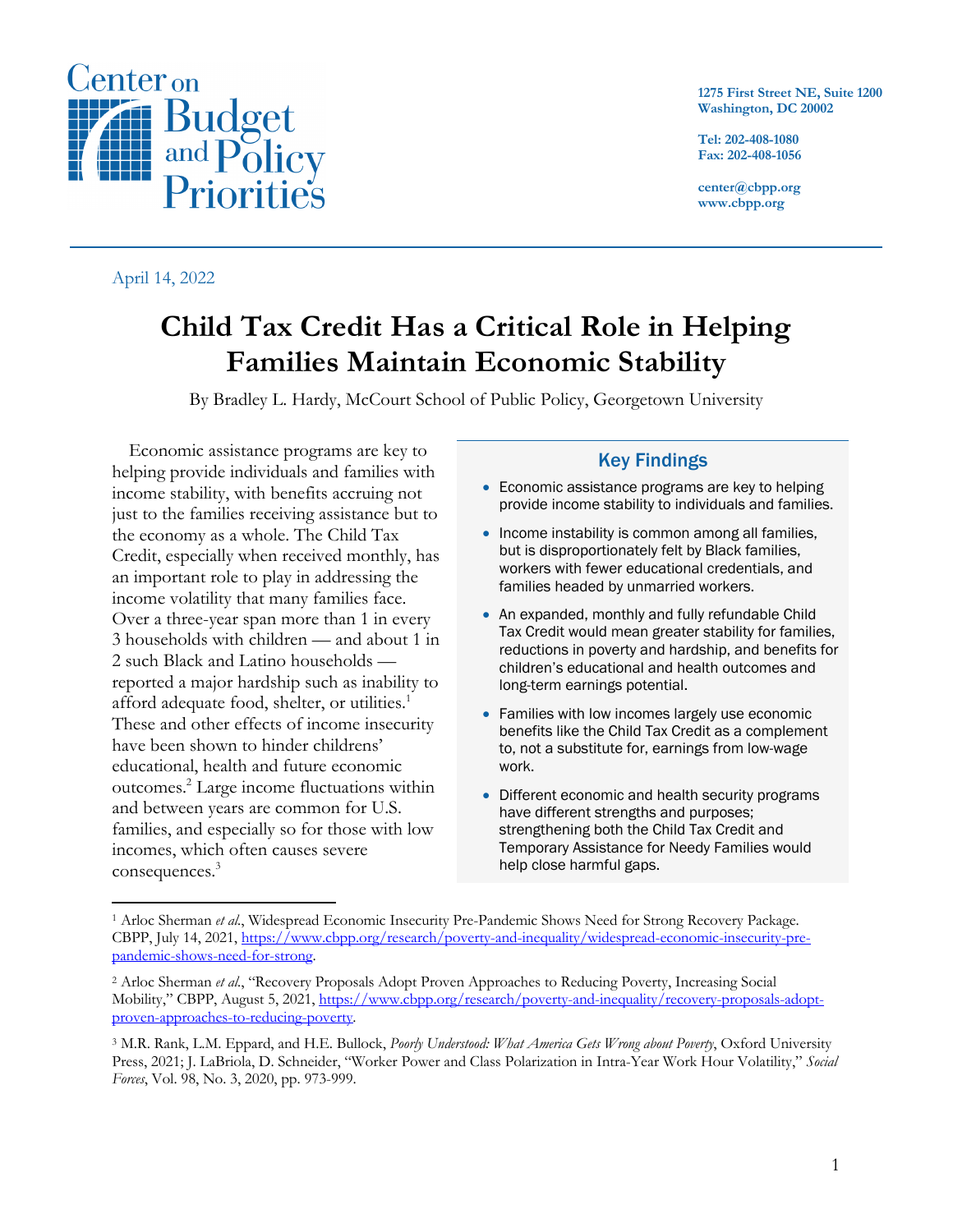There's a clear socioeconomic aspect to labor market volatility: workers with fewer educational credentials, Black families, families headed by unmarried workers, and people with lower income levels are exposed to greater risk of joblessness and fluctuations in work hours and income.<sup>4</sup> That Black families have disproportionately experienced this instability, historically and during the COVID-19 pandemic, reflects long-standing political isolation alongside social and economic inequality and exclusion. <sup>5</sup> In addition, the changing nature of work in the U.S. — for example the decline of manufacturing jobs due to automation and the rise of contingent work arrangements and contract work — have created a riskier labor market situation for many workers.<sup>6</sup>

Planning around low and unstable income is often difficult, as many families facing these conditions also have high debt and low savings. They typically struggle to respond to unanticipated events that increase their costs or reduce their income. This can cause them material harm, especially in cases when economic assistance programs are unavailable or have been set at inadequate levels, as is often the case with Temporary Assistance for Needy Families (TANF). <sup>7</sup> Many families turn to risky financial products, including high-interest credit cards and payday, consumer installment, and auto title loans. Some struggle to meet relatively modest, unexpected expenses, leading to even more extreme measures, including selling blood and plasma.<sup>8</sup>

This paper reviews the role of the nation's economic assistance programs as a backstop to the risks associated with unpredictable income, low income, and joblessness, and it identifies the important role of an expanded Child Tax Credit, which provided families with a monthly cash payment between July and December 2021. Consistent evidence shows that families with low incomes generally package receipt of public benefits with work; that is, they use the programs as a complement to, not a substitute for, work.<sup>9</sup> Low-income work alone is often not sufficient for families to make ends meet, especially when earnings are volatile, making income assistance programs crucial. This was especially evident during the pandemic-induced economic crisis, when significant, temporary infusions of cash and cash-like benefits helped drive historic poverty level reductions.

<sup>4</sup> J.P. Ziliak, B. Hardy, and C. Bollinger, "Earnings volatility in America: Evidence from matched CPS," *Labour Economics*, Vol. 18, No. 6, 2011, pp. 742-754.

<sup>5</sup> J.A. Williams, T.D. Logan, and B.L. Hardy, "The persistence of historical racial violence and political suppression: Implications for contemporary regional inequality," *ANNALS of the American Academy of Political and Social Science*, Vol. 694, No. 1, 2021, pp. 92-107.

<sup>6</sup> J. Hacker, "The Great Risk Shift," in *Inequality in the 21st Century*, Routledge, 2018, pp. 260-261. B. Hardy, "Income Instability and the Response of the Safety Net," *Contemporary Economic Policy*, Vol. 35, No. 2., May 6, 2020, pp. 2312-330.

<sup>7</sup> CBPP, "Policy Basics: Temporary Assistance for Needy Families," updated March 1, 2022, https://www.cbpp.org/research/family-income-support/temporary-assistance-for-needy-families.

<sup>8</sup> K. Edwards and B. Hardy, "Cash Remains King," in *The Future of Building Wealth: Brief Essays on the Best Ideas to Build Wealth — for Everyone*, Ray Boshara and Ida Rademacher, eds, 2021, https://www.aspeninstitute.org/wpcontent/uploads/2021/10/the-future-of-building-wealth.pdf.

<sup>9</sup> B. Hardy, T. Smeeding, and J.P. Ziliak, "The changing safety net for low-income parents and their children: Structural or cyclical changes in income support policy?" *Demography*, Vol. 55, No. 1, 2018, pp. 189-221.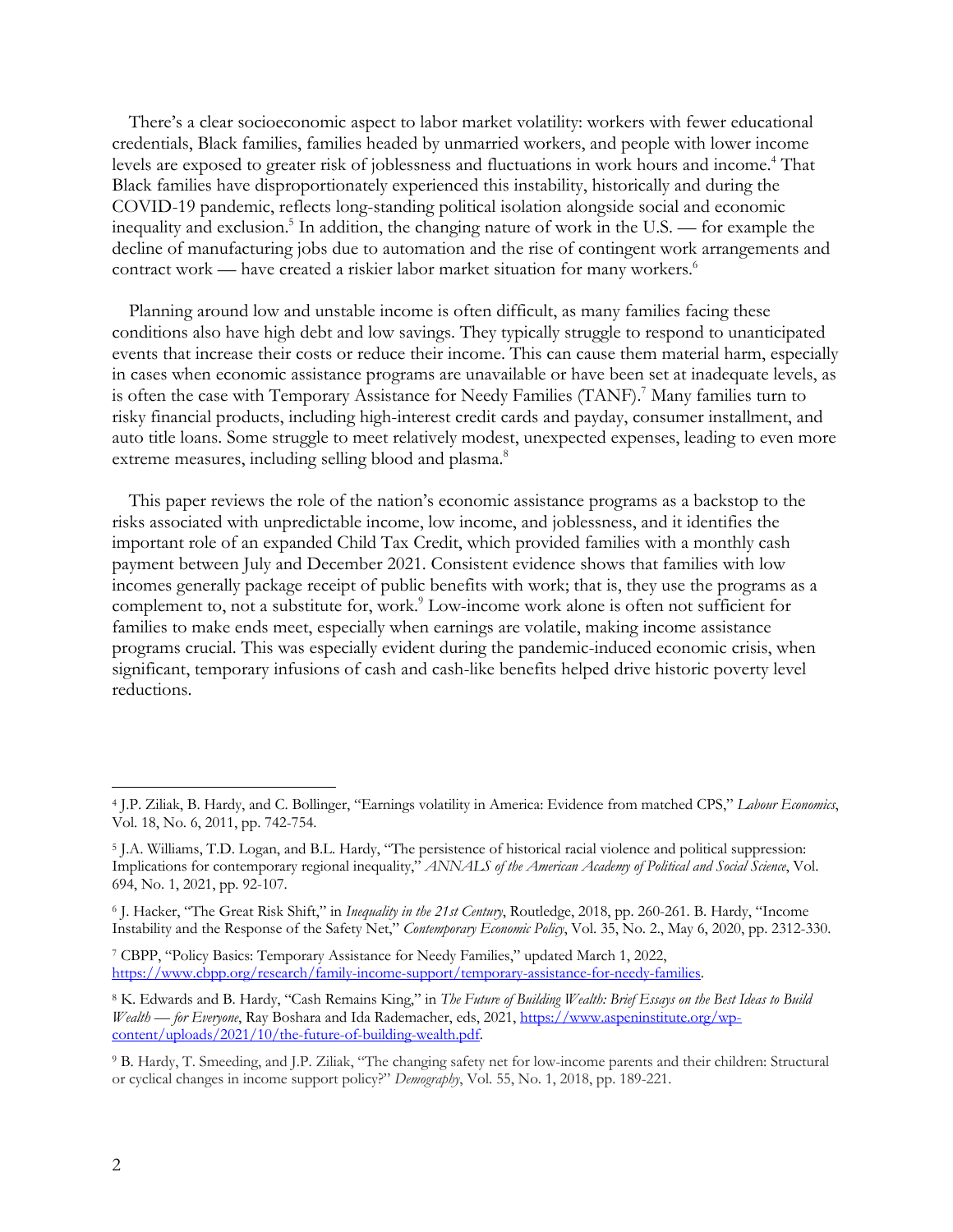Researchers estimate that among families with a single parent and low income,<sup>10</sup> \$1,000 in potential cash and food benefits reduce the incidence of food insecurity by 1.1 percentage points from a baseline level of food insecurity of 33 percent. They also find that higher cash and food benefits are associated with reductions in severe psychological distress of single mothers.<sup>11</sup>

Enhancements to the Child Tax Credit in 2021, including those making half of it available as advance monthly payments and extending the full credit to families with low or no incomes in the year, were especially important to families with low and unpredictable incomes. In December 2021 the Treasury Department issued a monthly Child Tax Credit payment to 61.2 million children — the vast majority of eligible children — which was estimated to keep 3.7 million children out of poverty and reduce the monthly child poverty rate by 29 percent.<sup>12</sup>

An expanded, monthly, and fully refundable Child Tax Credit would yield long-term reductions in poverty and hardship. The National Academies of Science, Engineering, and Medicine's 2019 report on reducing child poverty found that, out of ten policy options, a child allowance similar to the expanded Child Tax Credit would be the single most effective policy for reducing child poverty.<sup>13</sup> This is consistent with a large body of evidence showing that economic assistance programs reduce major disruptions in the form of poverty, income volatility, and food insecurity.<sup>14</sup> Indeed, surveys show that families with low incomes overwhelmingly used the monthly Child Tax Credit payments on necessities such as food, rent, clothing and utilities.15 And because economic security programs help prevent disruptions to childhood development — when even short disruptions can harm children's long-term outcomes — they are linked with better economic and health outcomes in adulthood.16

<sup>13</sup> National Academies of Sciences, Engineering, and Medicine, "Ten Policy and Program Approaches to Reducing Child Poverty," *A Roadmap to Reducing Child Poverty,* The National Academies Press, 2019.

<sup>14</sup> Sherman *et al.*, August 2021.

3

<sup>10</sup> The families studied were also U.S. citizens.

<sup>11</sup> Lucie Schmidt, Lara Shore-Sheppard, and Tara Watson, "Safety Net Program Interactions and Impacts on Low-Income Families," *Reporter*, No. 4, December 2021, https://www.nber.org/reporter/2021number4/safety-net-programinteractions-and-impacts-low-income-families.

<sup>12</sup> Zachary Parolin, Sophie Collyer, and Megan A. Curran, "Sixth Child Tax Credit Payment Kept 3.7 Million Children Out of Poverty in December: Child poverty set to spike in January 2022 after expiration of monthly payments," Columbia University Poverty and Social Brief, Vol. 6, No. 1, January 18, 2022,

https://static1.squarespace.com/static/610831a16c95260dbd68934a/t/61ea09926280d03df62aa31d/1642727841927/M onthly-poverty-December-2021-CPSP.pdf. Treasury Department, "By State: Advance Child Tax Credit PaymentsDistributed in December 2021," December 15, 2021, https://home.treasury.gov/system/files/131/Advance-CTC-Payments-Disbursed-December-2021-by-State-12152021.pdf. Note that monthly and annual poverty-reduction calculations differ. The estimated monthly poverty impact of the expanded Child Tax Credit, for instance, does not include the lump-sum payments received at tax time, so monthly poverty reductions understate the eventual full-year effect of the credit.

<sup>15</sup> Center on Poverty and Social Policy at Columbia University, "What we know from the first 6 months of the expanded Child Tax Credit," December 23, 2021, https://www.povertycenter.columbia.edu/news-internal/2021/child-tax-creditresearch-roundup.

<sup>16</sup> Claire Zippel and Arloc Sherman, "Bolstering Family Income Is Essential to Helping Children Emerge Successfully From the Current Crisis," CBPP, updated February 25, 2021, https://www.cbpp.org/research/poverty-andinequality/bolstering-family-income-is-essential-to-helping-children-emerge.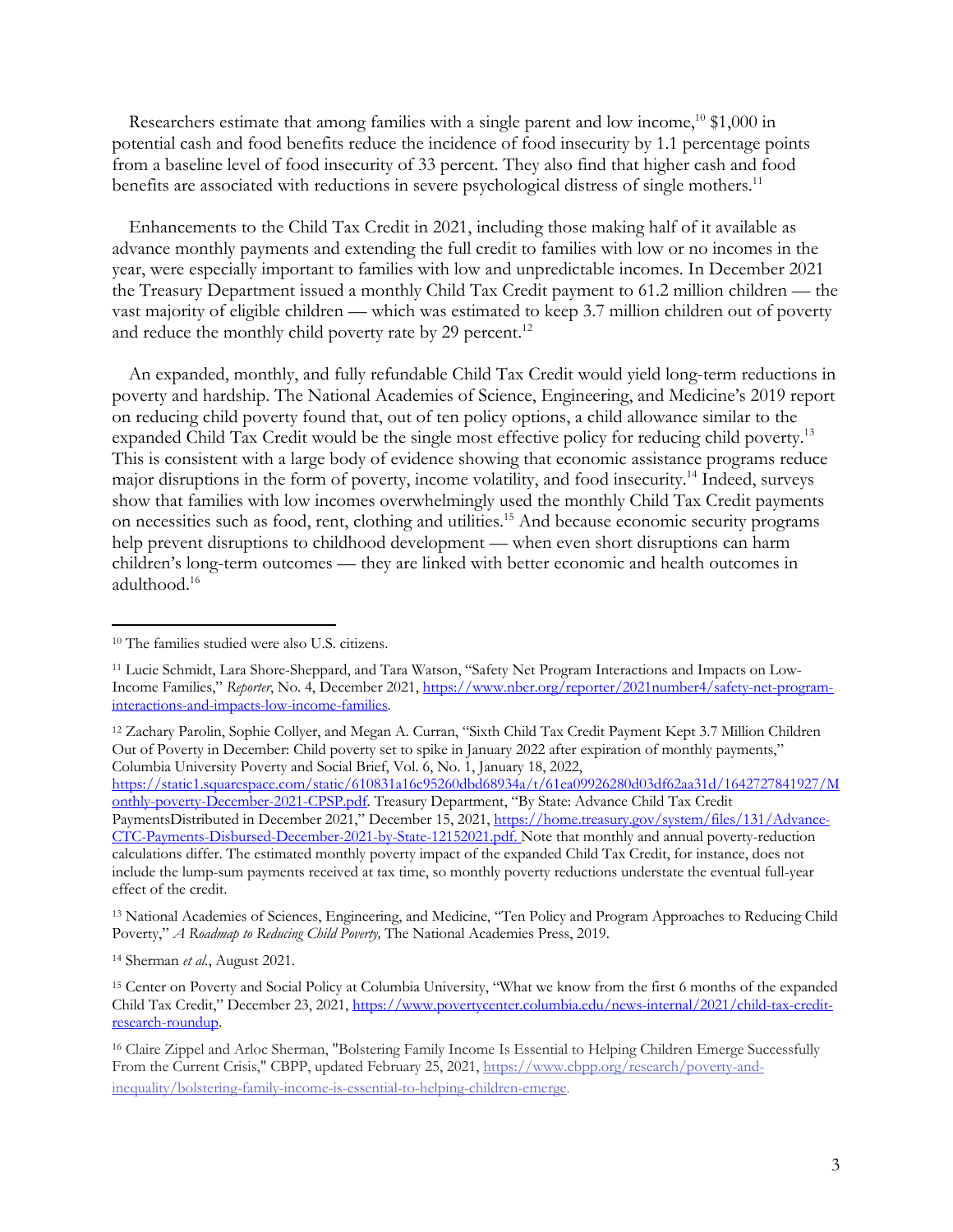#### Long-Term Benefits of Income Support

Together, a package of programs provide support for families experiencing economic hardship to meet their basic needs. They include cash benefit programs such as the Earned Income Tax Credit (EITC), the Child Tax Credit, and TANF, along with cash-like programs such as the Supplemental Nutrition Assistance Program (SNAP), housing assistance, and Medicaid. These programs protect against exposure to economic insecurity, which has been shown to harm long-term economic, educational, health and mental health outcomes.<sup>17</sup>

Bioecological models of child development underscore the importance of stable relationships and environmental contexts.18 Interruptions to stability, including events that lead to reductions in economic resources or unanticipated expenses, affect children both directly and indirectly, the latter due partly to stress that parents and other caregivers experience when they do not have enough resources to meet their basic needs.<sup>19</sup> The intense stress associated with meeting a family's urgent economic needs can preoccupy and cause distress among parents or other caregivers, leading to high levels of stress among the household's children which, in turn, raises the chances of behavioral problems and poorer health. 20

Income support and near-cash assistance programs, meanwhile, have been linked to improved educational, income, socio-emotional, and health outcomes in adulthood,<sup>21</sup> as well as reduced contact with both the criminal justice and child protective services systems.<sup>22</sup> The EITC, for

<sup>19</sup> Carrie Masten, Joan Lombardi, and Philip Fisher, "Helping Families Meet Basic Needs Enables Parents to Promote Children's Healthy Growth, Development," CBPP and Rapid-EC, October 28, 2021, https://www.cbpp.org/research/poverty-and-inequality/helping-families-meet-basic-needs-enables-parents-to-promote.

<sup>20</sup> S. Cheng *et al.*, "Precarious childhoods: Childhood family income volatility and mental health in early adulthood," *Social Forces*, Vol. 99, No. 2, 2020, pp. 672-699; Hardy, Hill, and Romich; L.A. Gennetian *et al.*, "Intrayear household income dynamics and adolescent school behavior," *Demography*, Vol. 52, 2015, pp. 455-483; B.L. Hardy, "Childhood income volatility and adult outcomes," *Demography*, Vol. 51, 2014, pp. 1641-1665; D. Schneider and K. Harknett, "Consequences of routine work-schedule instability for worker health and well-being," *American Sociological Review*, Vol. 84, No. 1, 2019, pp. 82-114; Zippel and Sherman.

<sup>21</sup> J. Rothstein and N. Wozny, "Permanent income and the black-white test score gap," *Journal of Human Resources*, Vol. 48, No. 3, 2013, pp. 510-544.; G.B. Dahl and L. Lochner, "The impact of family income on child achievement: Evidence from the earned income tax credit," *American Economic Review*, Vol. 102, No. 5, 2012, pp. 1927-56; H. Hoynes, D.W. Schanzenbach, and D. Almond, "Long-run impacts of childhood access to the safety net," *American Economic Review*, Vol. 106, No. 4, 2016, pp. 903-34; Hardy, Hill, and Romich; R. Akee *et al.*, "How does household income affect child personality traits and behaviors?" *American Economic Review*, Vol. 108, No. 3, 2018, pp. 775-827.

<sup>22</sup> I. Garfinkel *et al.*, "The Costs and Benefits of a Child Allowance," Columbia University Poverty and Social Policy Brief, Vol. 5, No. 1, February 23, 2021,

https://static1.squarespace.com/static/610831a16c95260dbd68934a/t/6115326382b0453ebdf59d26/1628779108059/C hild-Allowance-CBA-brief-CPSP-2021.pdf.

<sup>17</sup> Claire Zippel and Arloc Sherman, "Policy Brief: Bolstering Family Income Essential to Help Children Emerge From Current Crisis," CBPP, updated February 25, 2021, https://www.cbpp.org/research/poverty-and-inequality/bolsteringfamily-income-essential-to-help-children-emerge-from.

<sup>18</sup> R.D. Conger *et al.*, "Economic stress, coercive family process, and developmental problems of adolescents," *Child Development*, Vol. 65, No. 2, 1994, pp. 541-561; B. Hardy, H.D. Hill, and J. Romich, "Strengthening social programs to promote economic stability during childhood," *Social Policy Report*, Vol. 32, No. 2, 2019, pp. 1-36.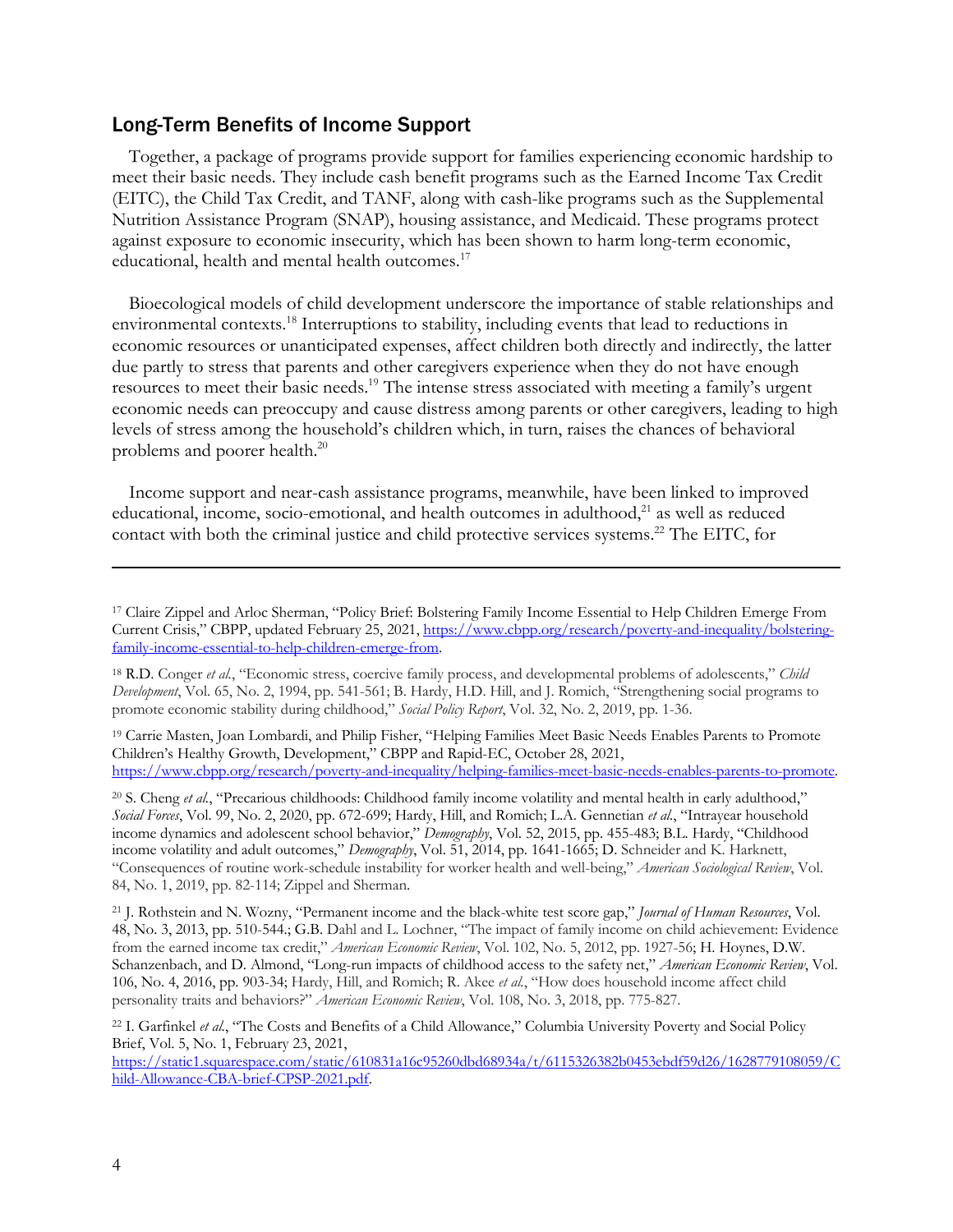example, has been shown to promote work participation and improve child development outcomes, <sup>23</sup> including reductions in racial disparities in birthweight. 24

Temporary, pandemic-driven expansions in income support policy, including economic stimulus payments and expansions to SNAP benefits, the Child Tax Credit, and the EITC, have played a critical role in moderating the negative consequences of historically high levels of job loss and economic insecurity. Researchers project the annual poverty rate for children in 2021, after accounting for federal and state policies to address the pandemic, was 8.3 percent, 42 percent lower than the official poverty rate for 2019. They project child poverty in 2021 was cut by 56 percent compared to what the rate would have been without federal and state initiatives. The 2021 poverty reduction was larger among non-Hispanic Black, Hispanic, and American Indian and Alaska Native (AIAN) people, relative to all people.25

Policymakers can sustain much of the progress on poverty reduction by enacting an expanded, monthly and fully "refundable" Child Tax Credit, alongside enhancements to the EITC. The poverty reductions in 2021 derive mainly from having made the Child Tax Credit fully refundable, that is, making the full value of the credit available to families with low or no incomes on the year, as well as by having increased the maximum credit from \$2,000 per child to \$3000, and to \$3,600 for children below age 6. Another important feature of the program was its monthly payment schedule, providing smaller, predictable cash infusions to families. This reduces hardship and buffers against income and expense volatility that occurs throughout the year.

Poverty reductions from an expanded Child Tax Credit would likely be greater for Black, Latino, and AIAN children. Prior to the American Rescue Plan, 27 million children received less than the full Child Tax Credit or no credit at all because their families' incomes were too low. That included roughly half of all Black and Latino children and half of children who live in rural communities,<sup>26</sup> reflecting long-standing social and labor market inequities.<sup>27</sup> Full refundability ensures that children in families with the lowest incomes get the same amount of the Child Tax Credit as children in families with higher incomes; this is the driving force behind the expanded credit's anti-poverty

<sup>23</sup> A. Nichols and J. Rothstein, *The Earned Income Tax Credit*, University of Chicago Press, pp. 137-218; H. Hoynes, "The earned income tax credit," *ANNALS of the American Academy of Political and Social Science*, Vol. 686, No. 1, 2019, pp. 180- 203.

<sup>24</sup> Akansha Batra, Deborah Karasek, and Rita Hamad, "Racial Differences in the Association between the U.S. Earned Income Tax Credit and Birthweight," *Women's Health Issues*, Vol 32, Issue 1, 2021.

<sup>&</sup>lt;sup>25</sup> Suzanne Macartney and Robin Ghertner, "Federal Economic Stimulus Projected to Cut Poverty in 2021, Though Poverty May Rise as Benefits Expire," Health and Human Services Department, Office of the Assistant Secretary for Planning and Evaluation, February 2022,

https://aspe.hhs.gov/sites/default/files/documents/452493535752b7b9e60f7406d6a40a7b/poverty-projections-2021- 2022-rb.pdf.

<sup>26</sup> Chuck Marr, Kris Cox, and Arloc Sherman, "Build Back Better's Child Tax Credit Changes Would Protect Millions From Poverty — Permanently," CBPP, November 11, 2021, https://www.cbpp.org/research/federal-tax/build-backbetters-child-tax-credit-changes-would-protect-millions-from.

<sup>27</sup> Center on Poverty and Social Policy at Columbia University, "November Child Tax Credit payment kept 3.8 million children from poverty," December 15, 2021, www.povertycenter.columbia.edu/news-internal/monthly-povertynovember-2021.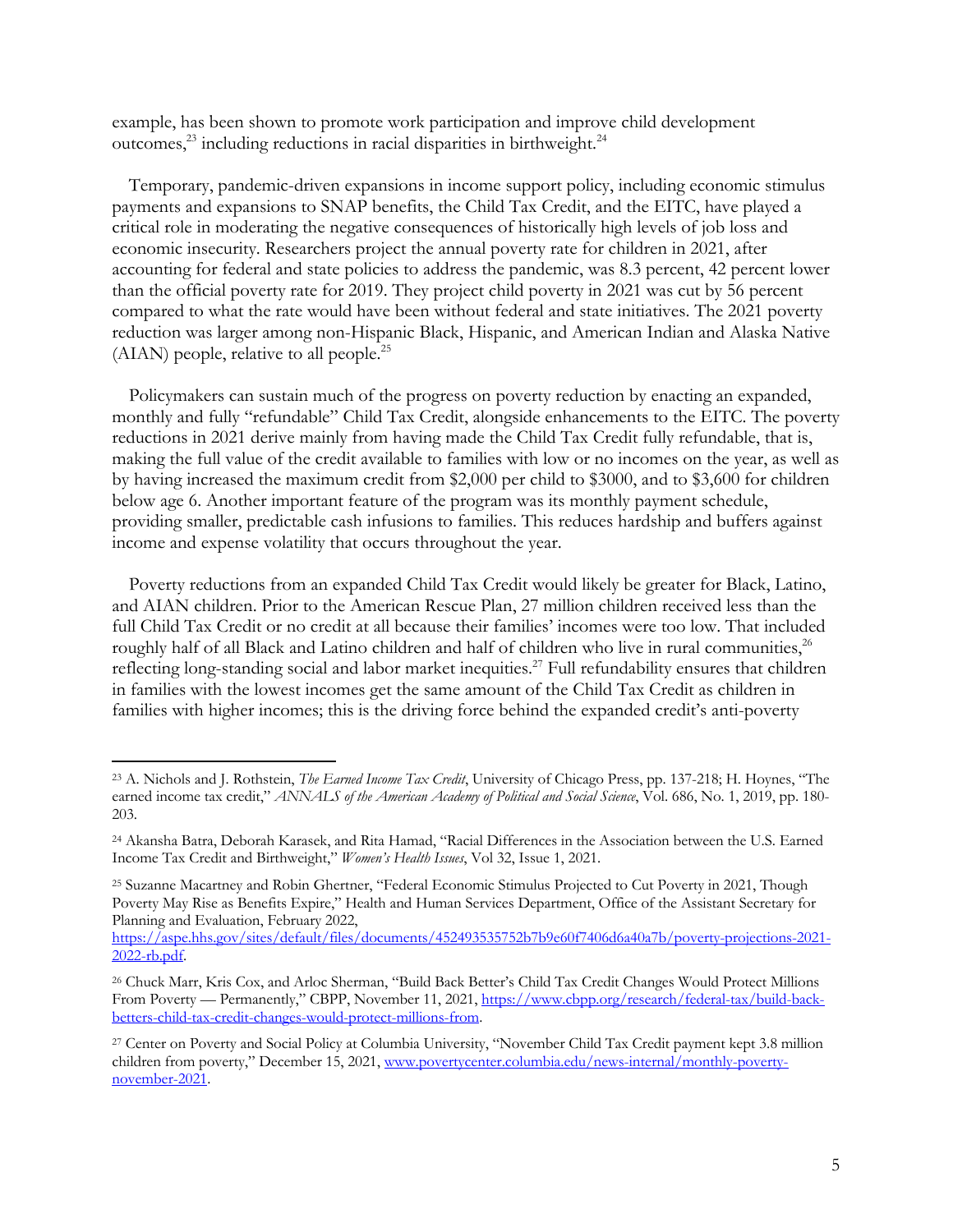effects, especially among Black, Latino, and AIAN children.<sup>28</sup> States with higher levels of child poverty would also benefit more from an expansion.<sup>29</sup>

#### Cash and Near-Cash Benefits Complement Work

Evidence also consistently shows that low-income families generally package receipt of benefits with work.<sup>30</sup> For example, receipt of the EITC is conditioned upon work participation. The EITC has had well-documented effects on poverty reduction and racial disparities for those able to work consistently but has been less successful at helping people with the lowest incomes, including parents who are students, are raising very young children, are unable to work consistently, or are between jobs. Along with many others these families benefit from a fully refundable Child Tax Credit which, unlike the EITC, is not conditioned on employment. Families with low incomes who regularly work previously got less than the full Child Tax Credit and thus also benefit substantially from a fully refundable Child Tax Credit by getting a full credit amount rather than a partial one.

Many studies find that changes in the propensity to work are fairly small in SNAP; most nondisabled adults receiving SNAP work. Census Bureau analysis suggests that, in recent years, nearly 80 percent of households receiving SNAP had at least one adult working within the past year.<sup>31</sup> And in general work status is largely determined by inflexible forces, including involuntary job loss, disability status, age, and child care coverage. Work conditions, including safety, flexibility, and benefits packages, can also influence these choices.

What, if any, potential work disincentives occurred in response to the expanded Child Tax Credit? While it is difficult to pinpoint how such programs affect work behavior, the evidence on social programs and work suggests that the effects on work could be quite small or negligible. Again, individuals may not be working for a range of reasons, many of them beyond their control.

Though it may not fully generalize to a national-level program, assessments of the Alaska Permanent Fund — which pays out a similarly sized, universal-basic-income-style benefit — suggest, if anything, evidence of a positive part-time labor supply effect among women.<sup>32</sup> Child benefit programs in Canada have been shown to improve some child development outcomes by way of

<sup>29</sup> G. Acs and K. Werner, "Expanding the Child Tax Credit Could Lift Millions of Children out of Poverty," Urban Institute, 2021, https://www.urban.org/research/publication/expanding-child-tax-credit-could-lift-millions-childrenout-poverty. Sophie Colyer, "Children Losing Out: The Geographic Distribution of the Federal Child Tax Credit,"

Columbia University Poverty and Social Policy Brief, Vol. 3, No. 9, December 16, 2019, https://www.povertycenter.columbia.edu/s/Losing-Out-on-Child-Tax-Credit-CPSP-2019.pdf.

<sup>28</sup> Marr, Cox, and Sherman.

<sup>30</sup> Hardy, Smeeding, and Ziliak.

<sup>31</sup> T.A. Loveless, "Supplemental Nutrition Assistance Program (SNAP) Receipt for Households: 2018," U.S. Census Bureau, June 2020, https://www.census.gov/content/dam/Census/library/publications/2020/demo/acsbr20-01.pdf.

<sup>&</sup>lt;sup>32</sup> Damon Jones and Ioana Marinescu, "The Labor Market Impacts of Universal and Permanent Cash Transfers: Evidence from the Alaska Permanent Fund," National Bureau of Economic Research Working Paper 24312, January 2020, https://www.nber.org/papers/w24312.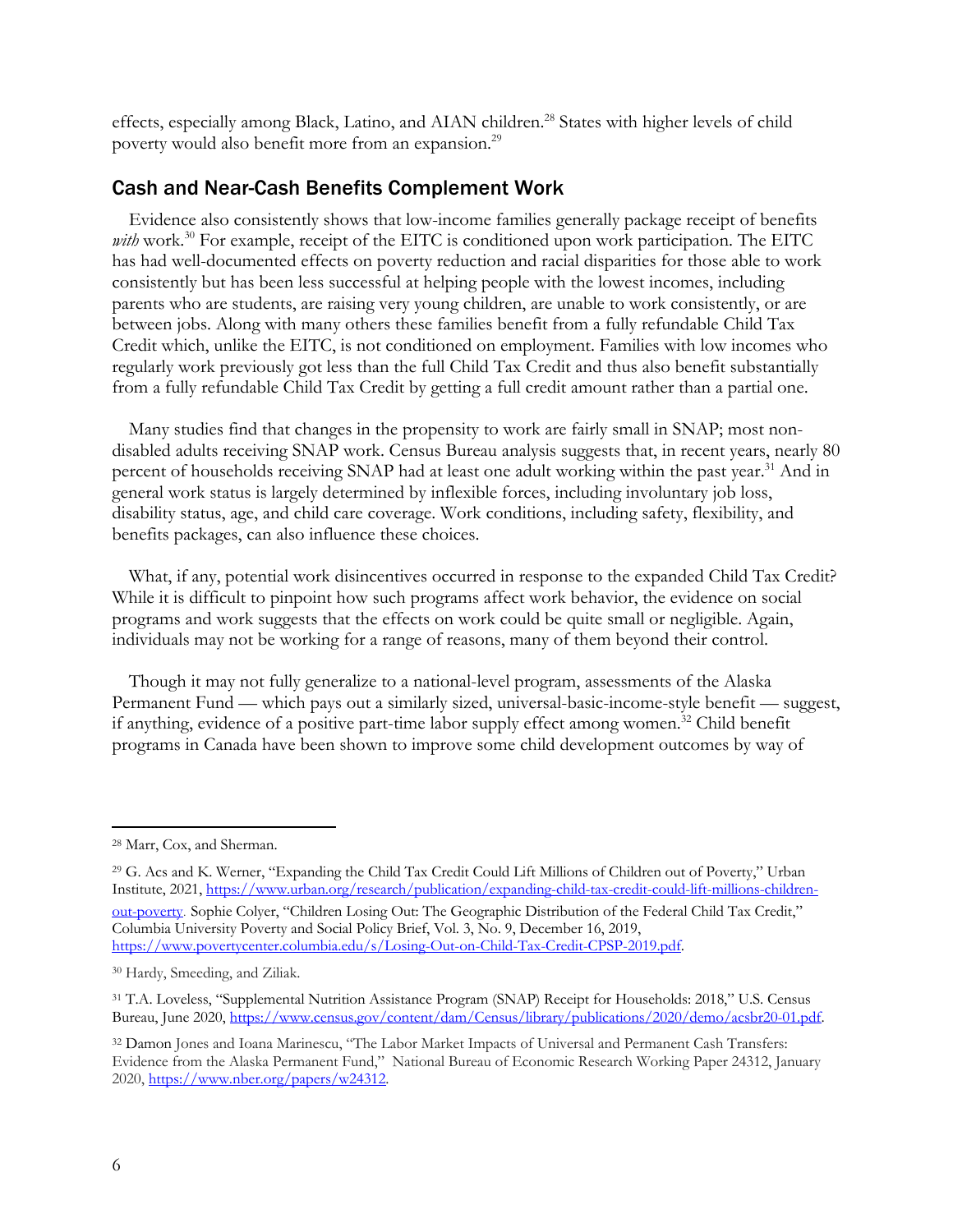increased direct expenditures on food, child care, and transportation,<sup>33</sup> and with mixed demonstrated impacts on employment.<sup>34</sup>

Recent research on the potential employment response of families to the expanded Child Tax Credit payments is mixed. While several studies suggest that these families did not pull back on employment in any consistent or significant manner,<sup>35</sup> one recent study does predict large employment responses to the Child Tax Credit.<sup>36</sup> This study draws upon relatively large estimates of the responsiveness of worker behavior, or "elasticity," with respect to tax incentives.<sup>37</sup> A related reanalysis found that under a similar set of elasticity assumptions, the Child Tax Credit expansion would result in a historically large reduction in both overall poverty and deep poverty.<sup>38</sup> Thus, initial evidence finds no consistent link between the Child Tax Credit and work participation. It is possible that long-term effects on employment could be larger than the short-term effects. If Congress expands the Child Tax Credit permanently, future studies will no doubt assess these impacts with the benefit of a longer time horizon.

Efforts at promoting work participation could be better directed toward reinvestment in TANF and Workforce Innovation and Opportunity Act (WIOA) programs that promote and subsidize post-secondary educational attainment and training alongside programs that train workers while securing employer commitments to hire trainees within local economies.<sup>39</sup> Current state TANF programs, for example, emphasize participants' work status with little regard to their long-term employment prospects. If states spent more of their state and federal TANF funds on job training and work programs — in 2020 they spent an average of just 10 percent of such funds on work activities — their programs would likely be far more successful at positioning participants for longterm success.<sup>40</sup>

<sup>36</sup> K. Corinth *et al.*, "The Anti-Poverty, Targeting, and Labor Supply Effects of the Proposed Child Tax Credit Expansion," University of Chicago, *Becker Friedman Institute for Economics,* Working Paper No. 2021-115, (2021).

<sup>37</sup> Jacob Bastian, "Investigating the Effects of the 2021 Child Tax Credit Expansion on Poverty and Employment," Working Paper, February 14, 2022, https://drive.google.com/file/d/1H5iNZZO\_YFRIDz-3Tip4C-BpnD85bUjH/view.

<sup>38</sup> *Ibid.*

<sup>33</sup> L. Jones, K. Milligan, and M. Stabile, "Child Cash Benefits and Family Expenditures: Evidence from the National Child Benefit," *Canadian Journal of Economics*, Vol 52(4), 2019, pp. 1433-1463.

<sup>34</sup> K. Milligan and M. Stabile, "Child Benefits, Maternal Employment, and Children's Health: Evidence from Canadian Child Benefit Expansions," *American Economic Review Papers and Proceedings*, Vol. 99, No. 2, 2011, pp. 128-132.

<sup>35</sup> E. Ananat *et al*, "Effects of the Expanded Child Tax Credit on Employment Outcomes: Evidence from Real-World Data from April to December 2021," March 2022, https://www.nber.org/papers/w29823; Stephen Roll, Leah Hamilton, and Yung Chun,"Expanded Child Tax Credit payments have not reduced employment," Social Policy Institute, January 2022, https://socialpolicyinstitute.wustl.edu/child-tax-credit-payments-not-reduced-employment/; Jacob Goldin, Elaine Maag, and Katherine Michelmore, "Estimating the Net Fiscal Cost of a Child Tax Credit Expansion," National Bureau of Economic Research Working Paper 29342, February 2022, https://www.nber.org/papers/w29342.

<sup>39</sup> Richard Kazis and Frieda Molina, "Implementing the WorkAdvance Model," mdrc, October 2016, https://www.mdrc.org/publication/implementing-workadvance-model.

<sup>40</sup> Ali Safawi and LaDonna Pavetti, "Most Parents Leaving TANF Work, But in Low-Paying, Unstable Jobs, Recent Studies Find," CBPP, November 19, 2020, https://www.cbpp.org/research/family-income-support/most-parentsleaving-tanf-work-but-in-low-paying-unstable-jobs.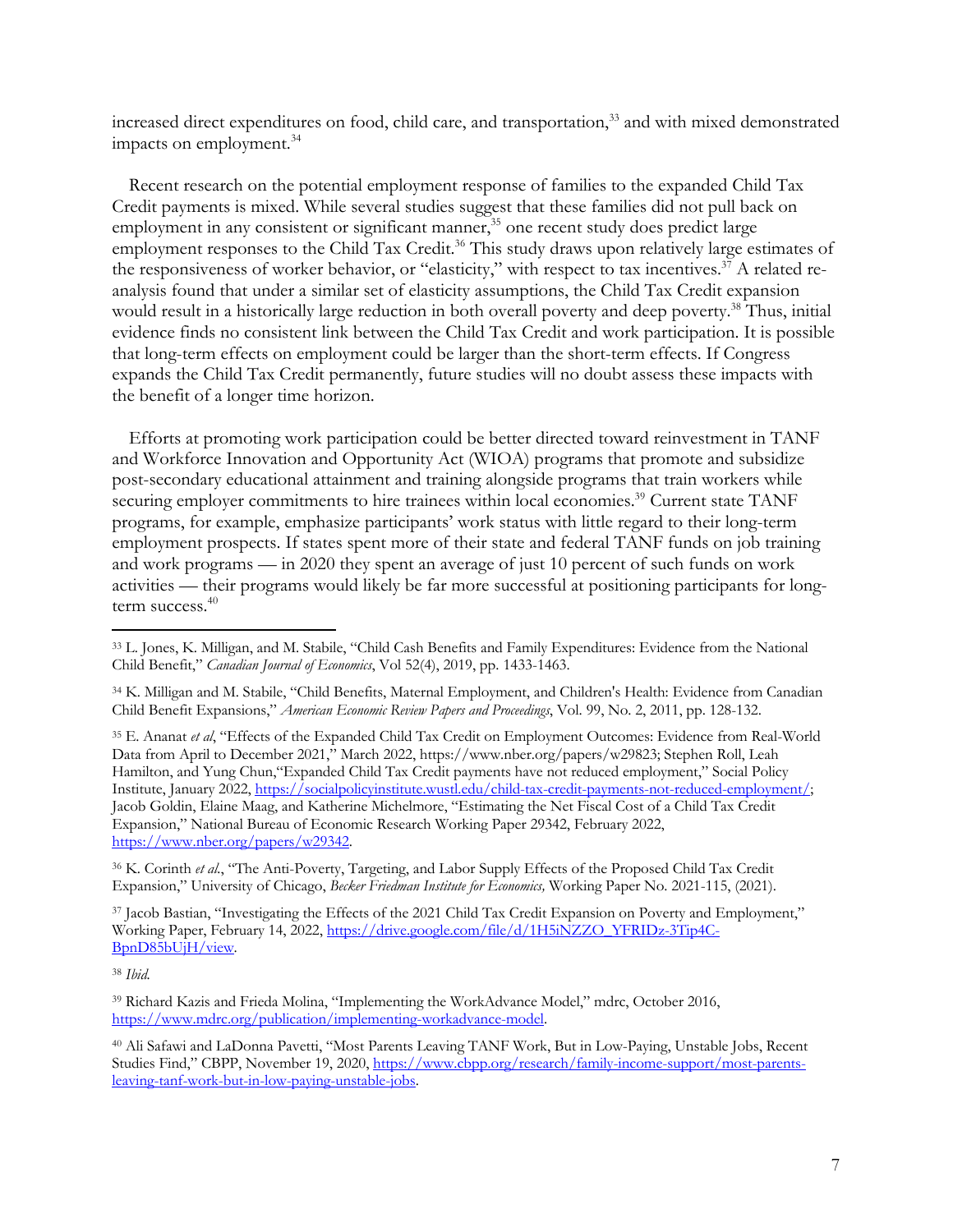The persistence of well-documented racial gaps in employment provides further support for providing liquidity to individuals and families with lower levels of work and for those out of work. These gaps are the result of a range of structural factors, including historical and contemporary labor market discrimination, limited employment networks, and exclusion from participation in the political process — which affects public sector investments and resource allocation — and from capital accumulation.<sup>41</sup>

As Figure 1 shows, at lower income levels Black-white gaps in employment are larger — 10 percentage points and higher when comparing Black and white heads of household at the 25<sup>th</sup> and  $10<sup>th</sup>$  percentiles of their race-specific income distributions.<sup>42</sup> Notably, until the mid-1990s, employment levels of white household heads at the 25<sup>th</sup> percentile were above those of Black household heads at the  $50<sup>th</sup>$  percentile. Likewise, employment among Black households at the  $25<sup>th</sup>$ percentile hovered below that of white households at the  $10<sup>th</sup>$  percentile until the late 1990s. The Black and white income distributions are themselves unequal, demonstrating the stark divide in average resources and employment between the two groups. This is consistent with evidence that Black individuals and families have higher levels of income volatility. Providing cash benefits to families with very low incomes and higher levels of joblessness — including through programs like an expanded Child Tax Credit — will especially help Black households and other households of color, which have similarly experienced outsized effects of labor market disadvantages.<sup>43</sup>

In addition, providing income to families with few (or currently no) work hours could translate to more economic resources for geographic regions experiencing elevated levels of joblessness and poverty. That includes rural areas and economically distressed regions, for example counties and states in the Delta and Appalachian economic zones. In short, effective work supports like the EITC can be complemented with income supports, like the expanded Child Tax Credit, that are not conditioned on work participation.

<sup>41</sup> W.A. Darity, Jr. and A.K. Mullen, *From Here to Equality: Reparations for Black Americans in the Twenty-First Century*. UNC Press Books, 2020; Chye-Ching Huang and Roderick Taylor, "How the Federal Tax Code Can Better Advance Racial Equity," CBPP, July 25, 2019, https://www.cbpp.org/research/federal-tax/how-the-federal-tax-code-can-betteradvance-racial-equity; Williams, Logan, and Hardy; M. Bertrand and S. Mullainathan, "Are Emily and Greg more employable than Lakisha and Jamal? A field experiment on labor market discrimination," *American Economic Review*, Vol. 94, No. 4, 2004, pp. 991-1013.

<sup>42</sup> B. Hardy, C. Hokayem, and J.P. Ziliak, "Income Inequality, Race, and the EITC," *National Tax Journal*, Vol. 75, No. 1, March 2022.

<sup>43</sup> Chad Stone, "Robust Unemployment Insurance, Other Relief Needed to Mitigate Racial and Ethnic Unemployment Disparities," CBPP, August 5, 2020, https://www.cbpp.org/research/economy/robust-unemployment-insurance-otherrelief-needed-to-mitigate-racial-and-ethnic.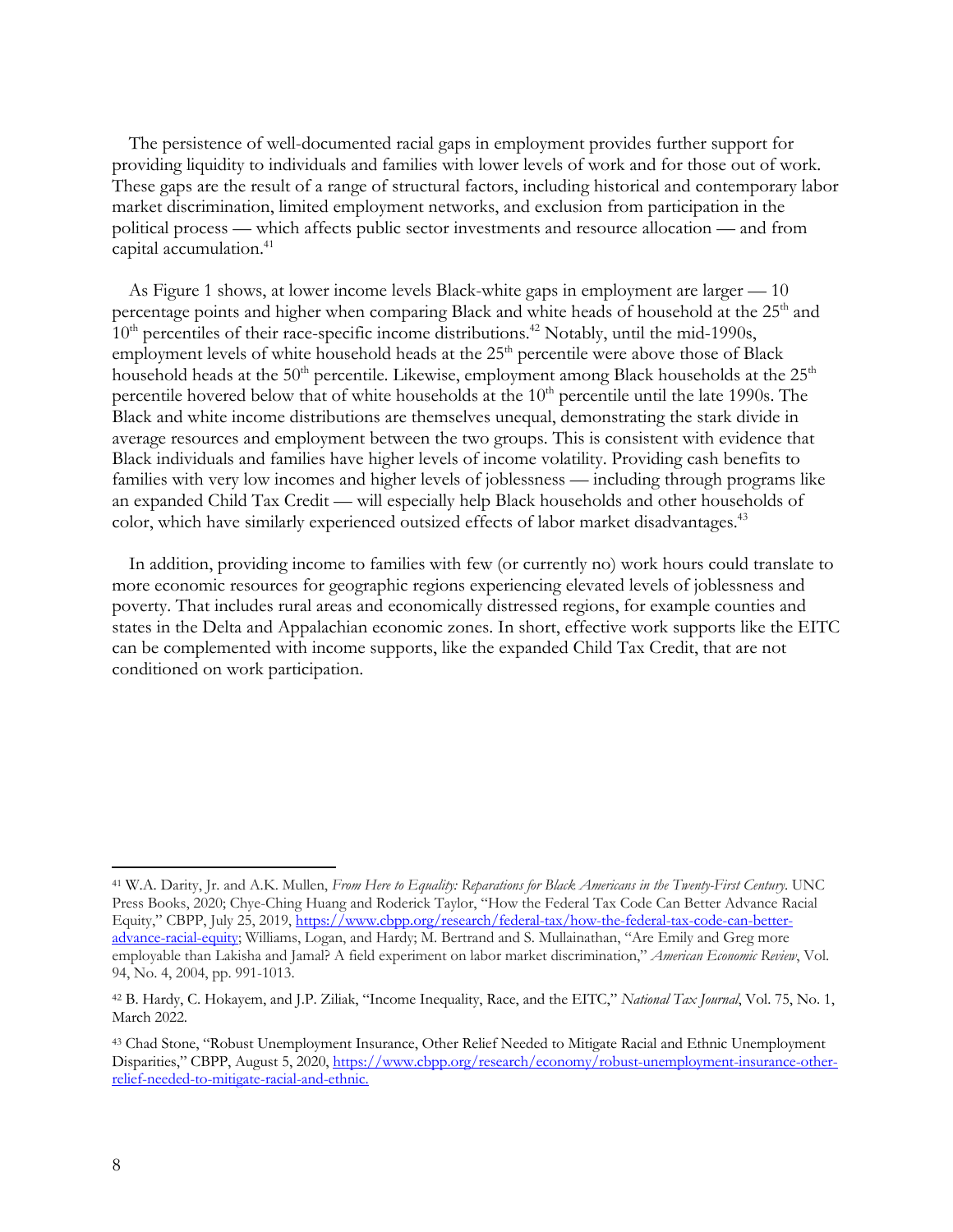FIGURE 1

# **Black-White Employment Gaps Are Especially Pronounced at Lower Income Levels**

Percentage of adult household members working, by race and income



CENTER ON BUDGET AND POLICY PRIORITIES | CBPP.ORG

## How Income Support, Including Expanded Child Tax Credit, Helps People Facing Economic Volatility

The EITC and expanded Child Tax Credit provide substantial income support, but there are areas of concern that underscore the importance of other cash and near-cash programs such as SNAP and TANF working alongside tax credits. With its various expansions over the years,<sup>44</sup> the EITC is now the largest program supporting non-elderly, non-disabled people in poverty. But the growth of this credit, largely premised on work and largely targeting those with low rather than no incomes, has roughly coincided with a reduction in the provision of TANF cash benefits going to families in deep poverty.

Many of these families face barriers to employment as described above and as evident in Figure 1. <sup>45</sup> And for all of the EITC's well-documented effects on poverty reduction and racial disparities —

<sup>44</sup> The EITC was introduced in 1975 and expanded in generosity and reach through the tax acts of 1986, 1990, 1993, and 2009. And while initially available only at the federal level, over half of states have now enacted refundable supplements to the federal credit, meaning a state credit is fully available to families even if it exceeds what they owe at tax time.

<sup>45</sup> Y. Ben-Shalom, R.A. Moffitt, and J.K. Scholz, "An Assessment of the Effectiveness of Anti-Poverty Programs in the United States," National Bureau of Economic Research Working Paper 17042, revised December 2011; Hardy, Smeeding, and Ziliak; H.L. Shaefer, K. Edin, and E. Talbert, "Understanding the dynamics of \$2-a-day poverty in the United States," *RSF: The Russell Sage Foundation Journal of the Social Sciences*, Vol. 1, No. 1, pp. 120-138; R.A. Moffitt and J.P. Ziliak, "Entitlements: options for reforming the social safety net in the United States," *ANNALS of the American Academy of Political and Social Science*, Vol. 686, No. 1, 2019, pp. 8-35.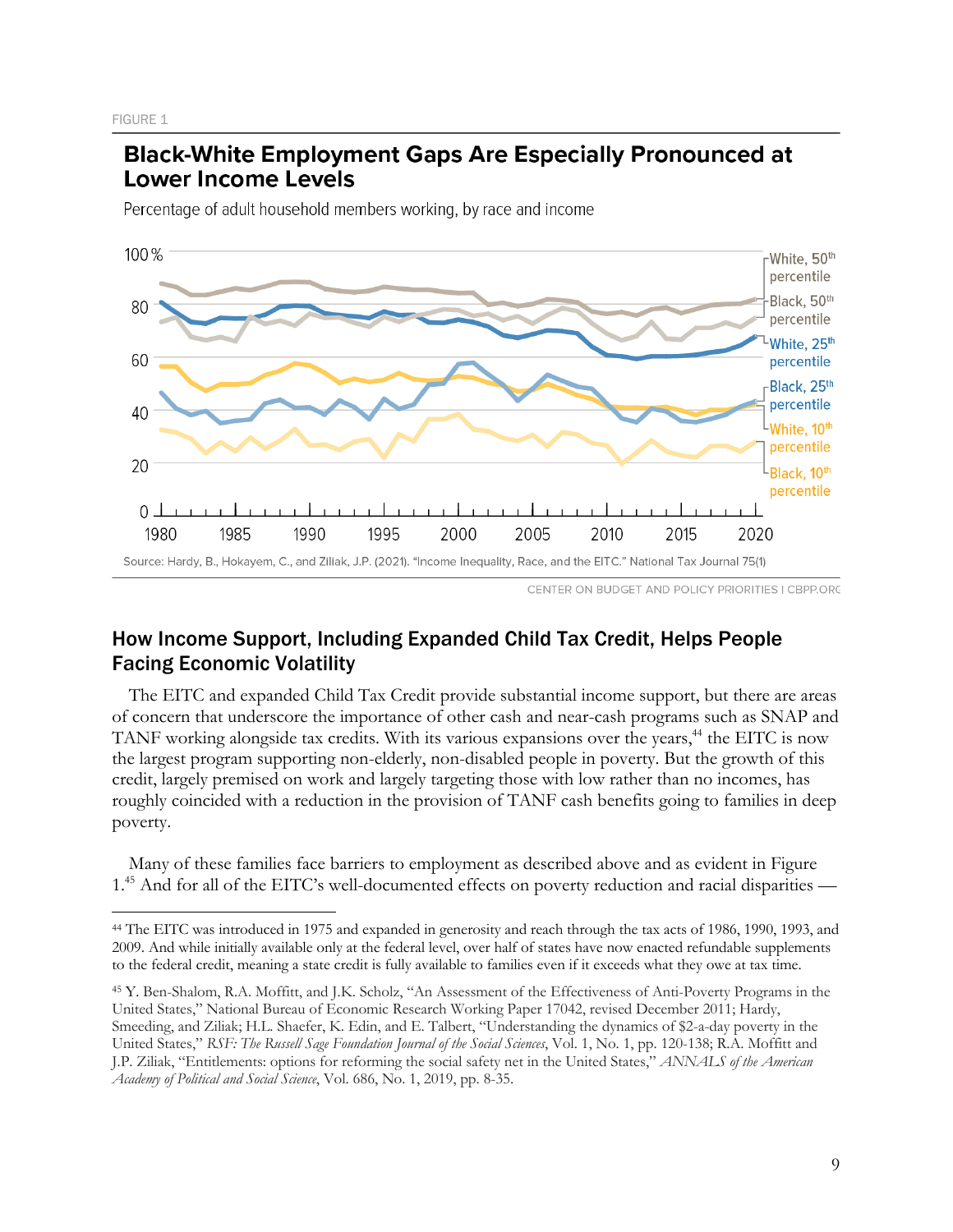over a 40-year period it reduced Black-white income inequality by approximately 5 to 10 percent in a typical year — these impacts are concentrated among Black households able to work consistently. In other words the credit provides little to no reduction in racial inequality for families with very low or no income in a given year. <sup>46</sup> This reflects the stark reality that many Black workers and families face a range of barriers to finding and retaining long-term employment; the EITC lifts after-tax incomes on the condition that recipients are both employed and filing taxes. And this is true for any individual or family with very low earnings or that is out of work, to whom the credit gives limited to no assistance.

For those who receive the EITC, the once-per-year delivery as a tax refund may carry benefits and risks; some families value the lump sum nature of the payment, <sup>47</sup> while other families would prefer a periodic, within-year payments like those offered in the expanded Child Tax Credit. Finally, some eligible families may be unaware that these benefits are available to them. Recent work by the Federal Reserve Bank of Chicago suggests that Child Tax Credit-eligible, non-filing households are more likely to reside in relatively lower-income ZIP codes with higher shares of residents of color, underscoring the importance of continued outreach to ensure full take-up of benefits.<sup>48</sup>

Fortunately, the nation's economic and health security programs operate as a system of benefits, with some programs exhibiting strength where others are relatively unresponsive. An expanded Child Tax Credit provides assistance to many families left out of EITC receipt, by extending assistance to families out of work or with very low earnings. In this way, an effective support system targets multiple dimensions of poverty and low income — including temporary spells of low income and joblessness, persistent low earnings with work, and structural barriers that prevent consistent work participation.

Cash transfers such as the recently expanded Child Tax Credit provide targeted, within-year income support — in the form of monthly advance payments — that are not conditioned on employment, providing benefits to families with extremely low earnings or joblessness, who receive little to no EITC.<sup>49</sup> The credits have been shown to reduce poverty significantly, across races and ethnicities. The expanded Child Tax Credits, which ranged from \$3,000 to \$3,600 per child, alongside enhanced SNAP benefits and pandemic unemployment insurance in the American Families Plan, are forecasted to have reduced nationwide poverty by 23 percent from 2018 levels, a useful benchmark for assessing conditions prior to the pandemic. Black child poverty is forecasted to be reduced by 56 percent and Hispanic child poverty by 49 percent. Poverty among white and among Asian children is forecasted to have fallen by roughly 43 and 39 percent, respectively. <sup>50</sup> The

<sup>46</sup> Hardy, Hokayem, and Ziliak.

<sup>47</sup> K. Edin, L. Tach, and S. Halpern-Meekin, "Tax code knowledge and behavioral responses among EITC recipients: Policy insights from qualitative data," *Journal of Policy Analysis and Management*, Vol. 33, No. 2, pp. 413-439.

<sup>48</sup> Nathan Anderson, "Advance Child Tax Credit Payments: Increasing Support for Families with Children," Federal Reserve Bank of Chicago, July 14, 2021, https://www.chicagofed.org/publications/blogs/cdps/2021/advance-childtax-credit-payments.

<sup>49</sup> Marr, Cox, and Sherman.

<sup>50</sup> The Potential Poverty Reduction Effect of the American Families Plan, *Center on Poverty and Social Policy,* Columbia University, April 28, 2021.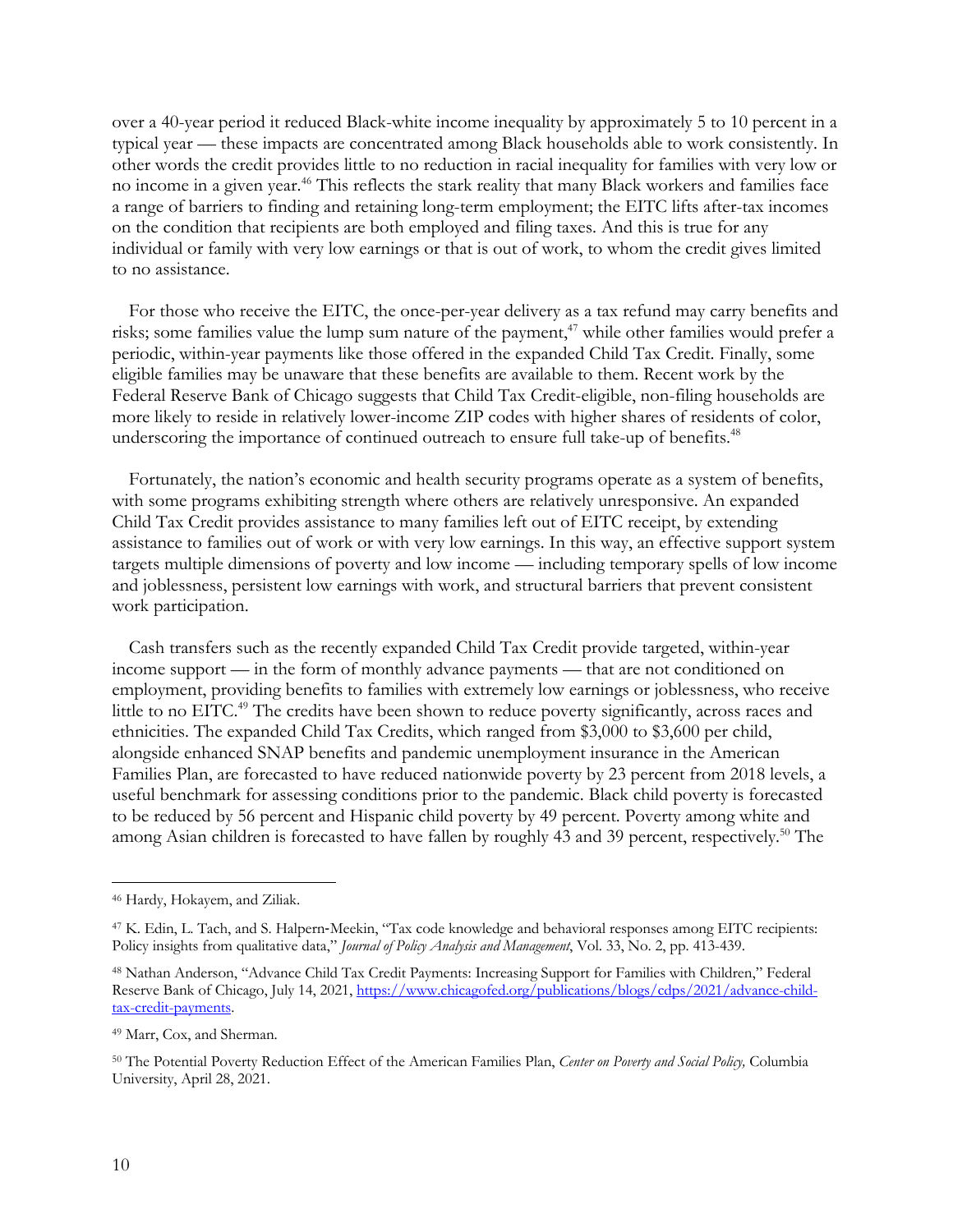monthly payments built into the enhanced Child Tax Credit payments help reduce hardship by buffering against periodic income and expense volatility occurring in the lives of families.

The fact that these monthly payments come as cash — as opposed to in-kind support for food, housing, and other specific needs — is another critical feature of the Child Tax Credit. Families have needs that may vary month to month and that only cash can cover, such as utilities, transportation, clothing, diapers, and personal hygiene products.<sup>51</sup>

Cash and near-cash programs decoupled from the tax system deliver benefits during economic downturns and following unforseen events, including job loss and natural disasters. SNAP benefits serve this purpose, supplementing household budgets both for families who work with persistently low earnings and for those who are out of work. Recent, historic expansions to the purchasing power of SNAP<sup>52</sup> — based on modifications to the Thrifty Food Plan,<sup>53</sup> a set of foods representing a nutritionally adequate diet — are forecased to dramatically reduce food hardship and insecurity. SNAP maximum benefits will rise by 21 percent or, on average, by roughly \$1.20 per person per day.54

TANF also has an important role to play for many families facing economic insecurity. But states must reform their TANF programs for them to effectively deliver timely cash assistance to support families facing unanticipated events and risks associated with low income and low overall resources. States have significant discretion over whether and how to allocate their TANF block grants toward cash assistance. Many states have used this discretion to shift their TANF investments away from cash assistance. And, in several recent studies, a troubling link has emerged suggesting that, on average, states with a higher proportion of Black people on the TANF caseload provide lower levels of cash assistance.<sup>55</sup> Despite these flaws, TANF, like other economic assistance programs, provides liquidity that helps low-income families cope with economic insecurity.

#### Conclusion

Within a dynamic economy, many workers and families will face a range of transition costs associated with job loss and job change. Historically, workers with fewer educational credentials, as well as people of color and workers from rural counties and towns, have generally borne a

<sup>51</sup> CBPP and National Diaper Bank Network, "End Diaper Need and Period Poverty: Families Need Cash Assistance to Meet Basic Needs," September 27, 2021, https://www.cbpp.org/research/family-income-support/end-diaper-need-andperiod-poverty-families-need-cash-assistance-to.

<sup>52</sup> James P. Ziliak, "Modernizing SNAP Benefits," Hamilton Project, May 2016, https://www.hamiltonproject.org/assets/files/ziliak\_modernizing\_snap\_benefits.pdf.

<sup>53</sup> U.S. Department of Agriculture, "USDA Modernizes the Thrifty Food Plan, Updates SNAP Benefits," August 16, 2021, https://www.usda.gov/media/press-releases/2021/08/16/usda-modernizes-thrifty-food-plan-updates-snapbenefits.

<sup>54</sup> Joseph Llobrera, "Modernizing SNAP Benefits Will Help Millions of Families Afford Healthy, Nutritious Diet," CBPP, August 16, 2021, https://www.cbpp.org/blog/modernizing-snap-benefits-will-help-millions-of-families-affordhealthy-nutritious-diet.

<sup>55</sup> B.L. Hardy, R. Samudra, and J.A. Davis, "Cash Assistance in America: The Role of Race, Politics, and Poverty," *Review of Black Political Economy*, Vol. 46, No. 4, 2019, pp. 306-324; Z. Parolin, "Temporary Assistance for Needy Families and the Black–White Child Poverty Gap in the United States," *Socio-Economic Review*, 2019.